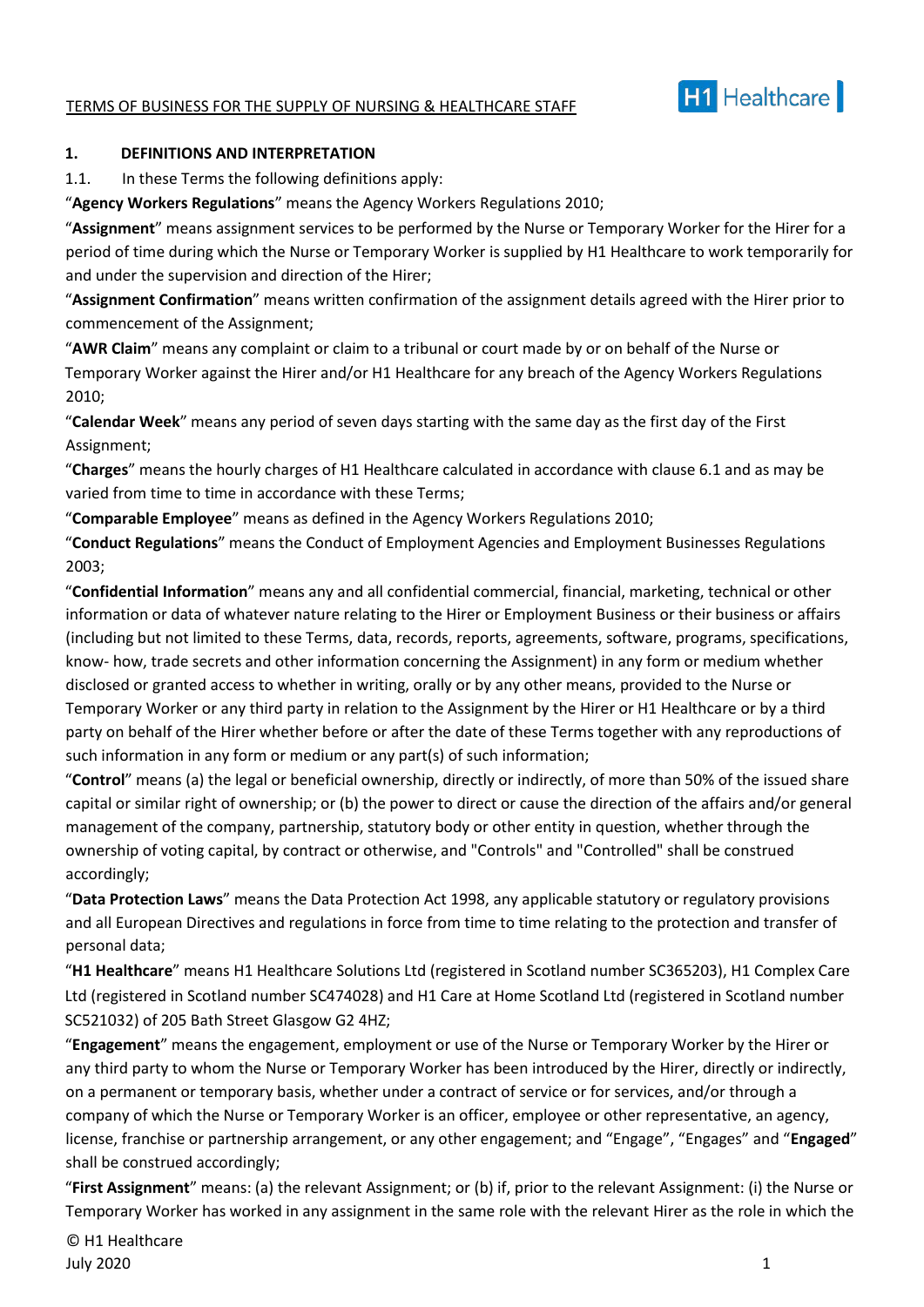Nurse or Temporary Worker works in the relevant Assignment; and (ii) the relevant Qualifying Period commenced in any such assignment; that assignment, (an assignment being (for the purpose of this defined term) a period of time during which the Nurse or Temporary Worker is supplied by one or more Temporary Work Agencies to the relevant Hirer to work temporarily for and under the supervision and direction of the relevant Hirer); "**Hirer**" means the person, firm or corporate body together with any subsidiary or associated person, firm or corporate body (as the case may be) to whom the Nurse or Temporary Worker is Introduced;

"**Hirer's Group**" means (a) any individual, company, partnership, statutory body or other entity which from time to time Controls the Hirer, including (but not limited to) as a holding company as defined in section 1159 of the Companies Act 2006; and (b) any company, partnership, statutory body or other entity which from time to time is Controlled by or is under common Control with the Hirer, including (but not limited to) as a subsidiary or holding company as defined in section 1159 of the Companies Act 2006;

"**Introduction**" means (i) the passing to the Hirer of a curriculum vitae or information which identifies the Nurse or Temporary Worker; or (ii) the Hirer's interview of the Nurse or Temporary Worker (in person or by telephone or by any other means), following the Hirer's instruction to H1 Healthcare to supply a Nurse or Temporary Worker; or (iii) the supply of the Nurse or Temporary Worker; and, in any case, which leads to an Engagement of the Nurse or Temporary Worker or the Nurse or Temporary Worker; and "Introduced" and "Introducing" shall be construed accordingly;

"**Losses**" means all losses, liabilities, damages, costs, expenses whether direct, indirect, special or consequential (including, without limitation, any economic loss or other loss of profits, business or goodwill, management time and reasonable legal fees) and charges, including such items arising out of or resulting from actions, proceedings, claims and demands;

"**Nurse**" means the Nurse, midwife or health visitor, currently registered with the Nursing and Midwifery Council, who is Introduced by H1 Healthcare to provide services to the Hirer;

"**Temporary Worker**" means a Healthcare Assistant, Support Worker, Domestic Assistant, Cook or other Worker that the Hirer asks H1 Healthcare to supply and who is not a Nurse;

"**Period of Extended Hire**" means any additional period that the Hirer wishes the

Nurse or Temporary Worker to be supplied for beyond the duration of the original Assignment or series of Assignments as an alternative to paying a Transfer Fee;

"**Qualifying Period**" means 12 continuous Calendar Weeks during the whole or part of which the Nurse or Temporary Worker is supplied by one or more Temporary Work Agencies to the relevant Hirer to work temporarily for and under the supervision and direction of the relevant Hirer in the same role, and as further defined in the Agency Workers Regulations 2010;

"**Relevant Period**" means (a) the period of 8 weeks commencing on the day after the last day on which the Nurse or Temporary Worker worked for the Hirer having been supplied by H1 Healthcare; or (b) the period of 14 weeks commencing on the first day on which the Nurse or Temporary Worker worked for the Hirer having been supplied by H1 Healthcare or 14 weeks from the first day of the most recent Assignment where there has been a break of more than 6 weeks (42 days) since any previous assignment;

"**Relevant Terms and Conditions**" means terms and conditions relating to: pay; the duration of working time; night work; rest periods; rest breaks; and annual leave that are ordinarily included in the contracts of employees or workers (as appropriate) of the Hirer whether by collective agreement or otherwise and including (for the avoidance of doubt and without limitation) such terms and conditions that have become contractual by virtue of custom and practice, including copies of all relevant documentation;

"**Remuneration**" includes gross base salary or fees, guaranteed and/or anticipated bonus and commission earnings, allowances, inducement payments, the benefit of a company car and all other payments and taxable (and, where applicable, non-taxable) emoluments payable to or receivable by the Nurse or Temporary Worker for services provided to or on behalf of the Hirer or any third party. Where a company car is provided, a notional amount of £3,000 per annum will be added to the salary in order to calculate H1 Healthcare' fee;

"**Terms**" means these terms of business together with any applicable Assignment Confirmation;

"**Transfer Fee**" means the fee payable in accordance with clause 8 of these Terms and Regulation 10 of the

© H1 Healthcare July 2020 2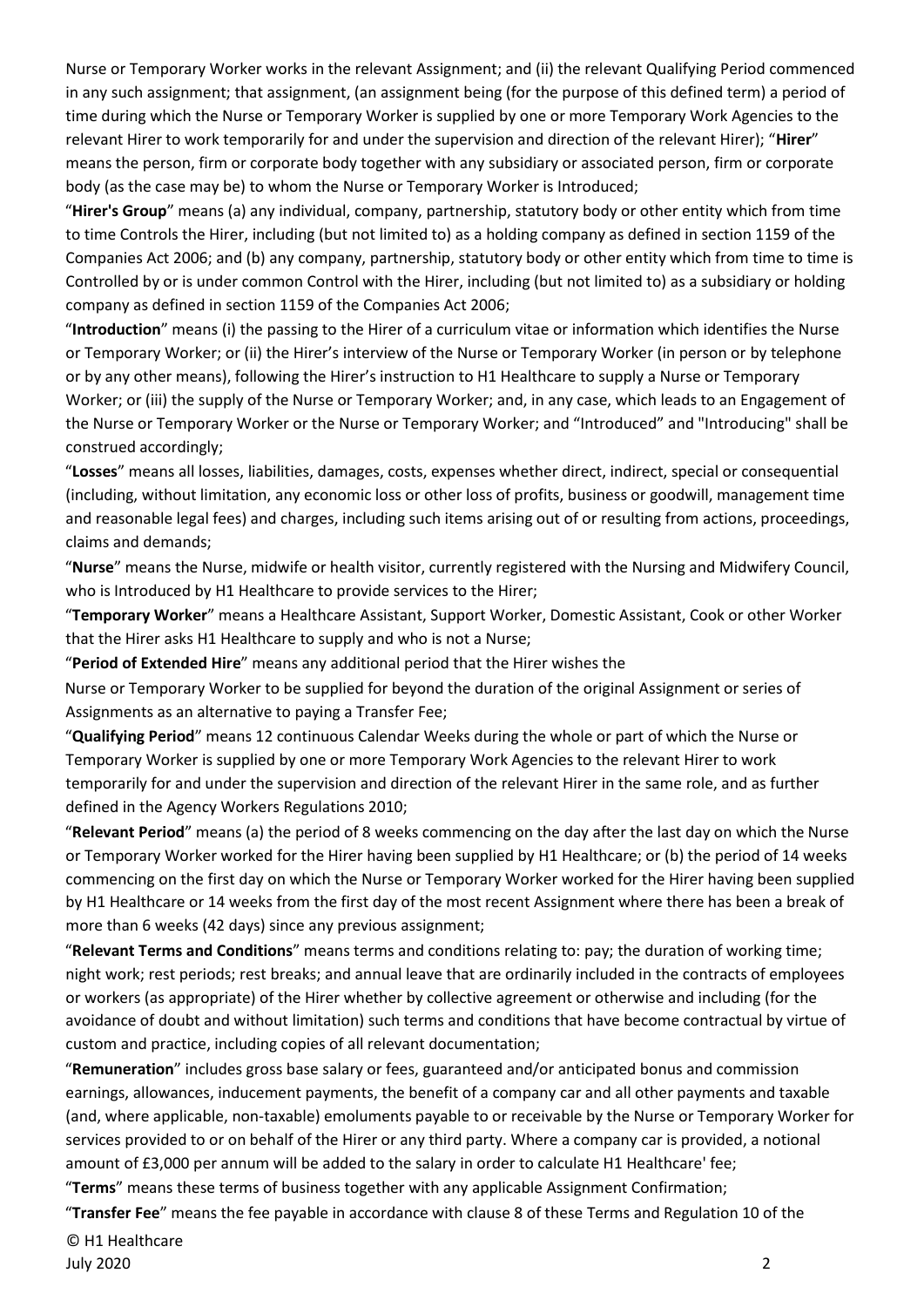Conduct Regulations;

"**Vulnerable Person**" means any person who by reason of age, infirmity, illness, disability or any other circumstance is in need of care or attention, and includes any person under the age of eighteen; and "**Working Time Regulations**" means the Working Time Regulations 1998.

1.2. Unless the context otherwise requires, references to the singular include the plural and references to the masculine include the feminine and vice versa.

1.3. The headings contained in these Terms are for convenience only and do not affect their interpretation.

1.4. Any reference, express or implied, to an enactment includes a reference to that enactment as from time to time amended, modified, extended, re-enacted, replaced or applied by or under any other enactment (whether before or after the date of these Terms) and all subordinate legislation made (before or after these Terms) under it from time to time.

## **2. THE CONTRACT**

2.1. These Terms constitute the contract between H1 Healthcare and the Hirer for the supply of the Nurse or Temporary Worker's services by H1 Healthcare to the Hirer and are deemed to be accepted by the Hirer by virtue of its request for, interview with or Engagement of the Nurse or Temporary Worker, or the passing of any information by the Hirer about a Nurse or Temporary Worker to any third party following an Introduction.

2.2. These Terms contain the entire agreement between the parties and unless otherwise agreed in writing by a Director H1 Healthcare, these Terms prevail over any terms of business or purchase conditions (or similar) put forward by the Hirer.

2.3. Subject to clause 6.2, no variation or alteration to these Terms shall be valid unless the details of such variation are agreed between a Director of H1 Healthcare and the Hirer and are set out in writing and a copy of the varied Terms is given to the Hirer stating the date on or after which such varied Terms shall apply.

2.4. H1 Healthcare shall act as an employment business (as defined in Section 13(3) of the Employment Agencies Act 1973) when Introducing Nurse or Temporary Workers for Assignments with the Hirer.

## **3. HIRER OBLIGATIONS**

3.1. To enable H1 Healthcare to comply with its obligations under the Conduct Regulations the Hirer undertakes to provide to H1 Healthcare details of the position which the Hirer seeks to fill, including the following:

3.1.1. the type of work that the Nurse or Temporary Worker would be required to do;

3.1.2. the location and hours of work;

3.1.3. the experience, training, qualifications and any authorisation which the Hirer considers necessary or which are required by law or any professional body for the Nurse or Temporary Worker to possess in order to work in the position;

3.1.4. any risks to health or safety known to the Hirer and what steps the Hirer has taken to prevent or control such risks;

3.1.5. the date the Hirer requires the Nurse or Temporary Worker to commence the Assignment;

3.1.6. the duration or likely duration of the Assignment.

3.2. The Hirer will assist H1 Healthcare in complying with H1 Healthcare' duties under the Working Time Regulations by supplying any relevant information about the Assignment requested by H1 Healthcare and the Hirer will not do anything to cause H1 Healthcare to be in breach of its obligations under these Regulations. If the Hirer requires the services of a Nurse or Temporary Worker for more than 48 hours in any week during the course of an Assignment, the Hirer must notify H1 Healthcare of this requirement before the commencement of the Assignment or at the very latest, where this is not reasonably practicable, before the commencement of the week in which the Hirer requires the Nurse or Temporary Worker to work in excess of 48 hours.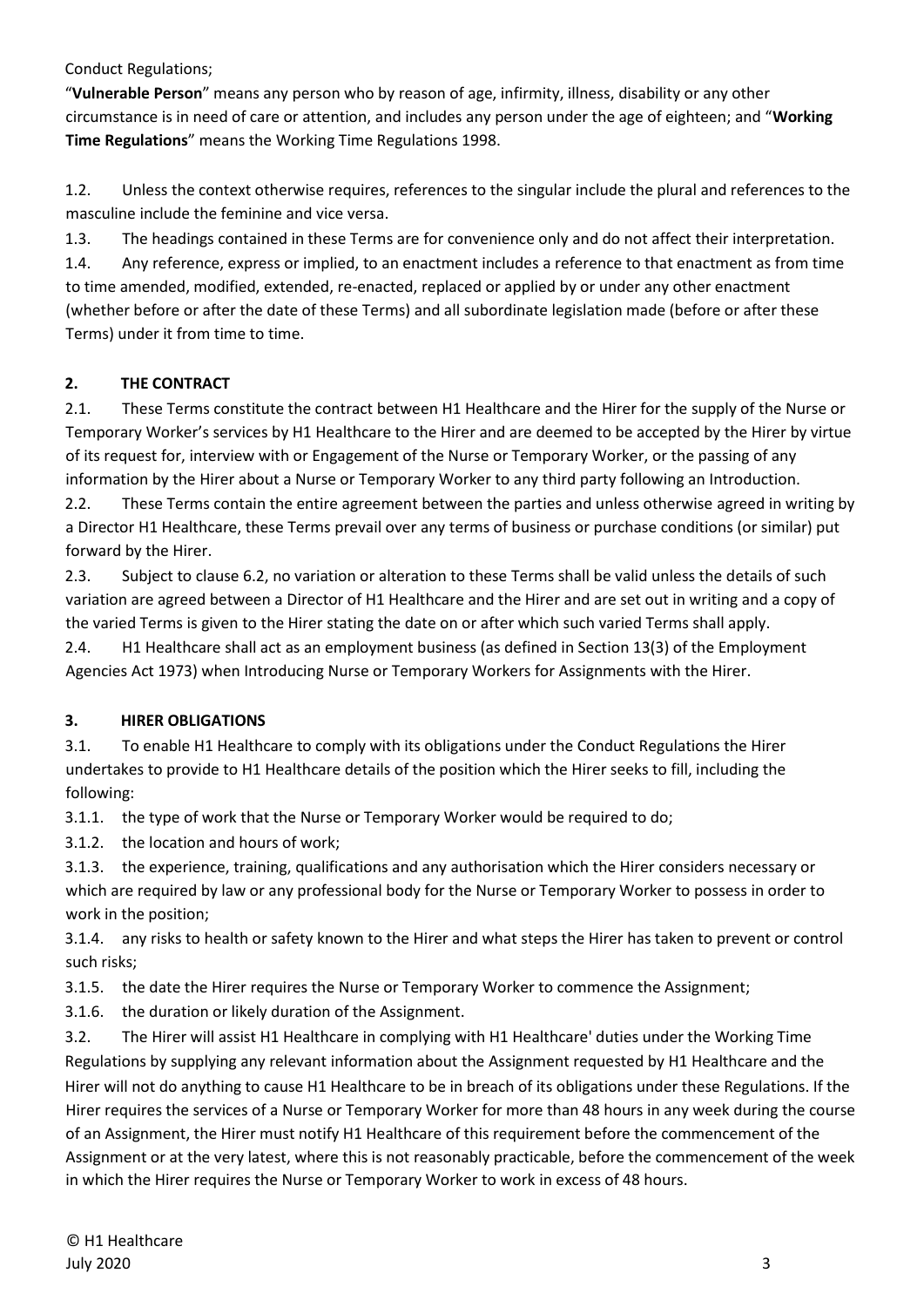3.3. For the avoidance of doubt, if the Hirer requires or may require a Nurse or Temporary Worker to work oncall, the Hirer and H1 Healthcare agree that the Nurse or Temporary Worker's working time:

3.3.1. shall include any on-call time where a Nurse or Temporary Worker is required either to be both physically present at the Hirer's premises or at another place as determined by the Hirer and available to carry out activities or duties for the Hirer;

3.3.2. shall include any time during which the Nurse or Temporary Worker actually carries out activities or duties for the Hirer by virtue of being on-call even though she is not required to be physically present throughout the period of on-call time at the Hirer's premises or at another place as determined by the Hirer; and

3.3.3. shall not include any on-call time during which the Nurse or Temporary Worker is not required to be physically present at the Hirer's premises or at another place as determined by the Hirer and during which s/he is not carrying out activities or duties for the Hirer as part of the Assignment.

3.4. If the Hirer considers that the activities of any Assignment fall within the exclusions under Regulation 21 (Other special cases) of the Working Time Regulations by virtue of the activities involving the need for continuity of service in relation to services relating to the reception, treatment or care provided by hospitals or similar establishments residential institutions and prisons, the Hirer will comply with and will assist H1 Healthcare in complying with the corresponding obligations under Regulation 24 (Compensatory rest) of the Working Time Regulations. For the avoidance of doubt, by virtue of Regulation 24, where a Nurse or Temporary Worker is obliged to work during a period which would otherwise be a rest period or rest break by reason of the activities falling within the exclusions under Regulation 21 (described above); the Nurse or Temporary Worker is entitled to be allowed to take an equivalent period of compensatory rest and, in exceptional cases in which it is not possible, for objective reasons, to grant a period of compensatory rest, the Nurse or Temporary Worker shall be afforded such protection as may be appropriate in order to safeguard his/her health and safety.

3.5. The Hirer will comply with its obligations under Regulation 12 (Rights of agency workers in relation to access to collective facilities and amenities) and 13 (Rights of agency workers in relation to access to employment) of the Agency Workers Regulations.

3.6. To enable H1 Healthcare to comply with its obligations under the Agency Workers Regulations, the Hirer undertakes as soon as possible prior to the commencement of each Assignment and during each Assignment (as appropriate) and at any time at H1 Healthcare' request:

3.6.1. to inform H1 Healthcare of any Calendar Weeks since 1 October 2011 in which the relevant Nurse or Temporary Worker has worked in the same or a similar role with the Hirer via any third party prior to the date of commencement of the relevant Assignment and/or during the relevant Assignment which count or may count towards the Qualifying Period;

3.6.2. if, since 1 October 2011, the Nurse or Temporary Worker has worked in the same or a similar role with the Hirer via any third party prior to the date of commencement of the relevant Assignment and/or works in the same or a similar role with the Hirer via any third party during the relevant Assignment, to provide H1 Healthcare with all the details of such work, including (without limitation) details of where, when and the period(s) during which such work was undertaken and any other details requested by H1 Healthcare;

3.6.3. to inform H1 Healthcare if, since 1 October 2011, the Nurse or Temporary Worker has prior to the date of commencement of the relevant Assignment and/or during the relevant Assignment:

3.6.3.1. completed two or more assignments with the Hirer;

3.6.3.2. completed at least one assignment with the Hirer and one or more earlier assignments with any member of the Hirer's Group; and/or

3.6.3.3. worked in more than two roles during an assignment with the Hirer and on at least two occasions worked in a role that was not the same role as the previous role;

3.6.3.4. save where the Nurse or Temporary Worker will not complete the Qualifying Period during the term of the Assignment, to:

3.6.3.5. provide H1 Healthcare with written details of the basic working and employment conditions the Nurse or Temporary Worker would be entitled to for doing the same job if the Nurse or Temporary Worker had been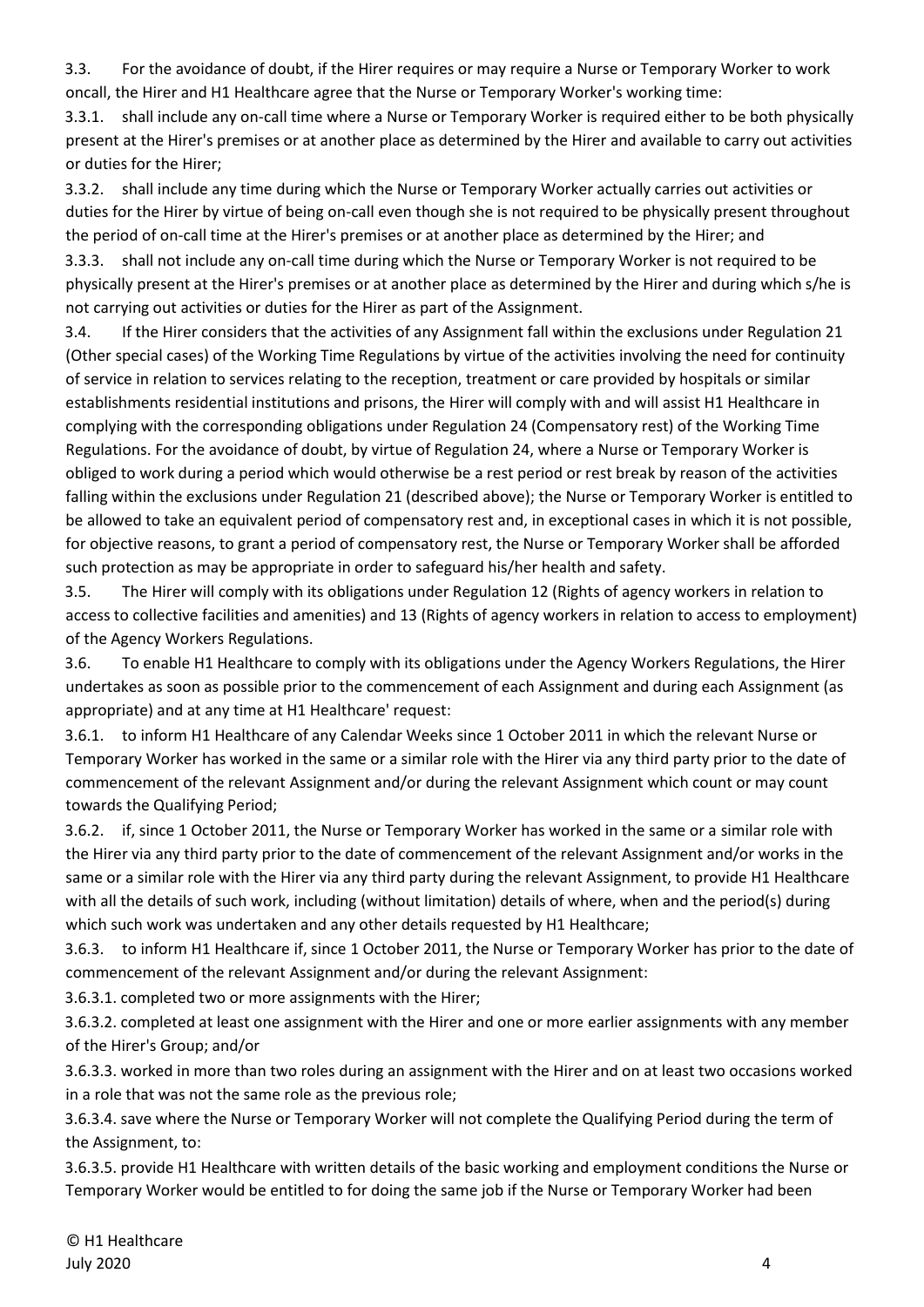recruited directly by the Hirer as an employee or worker at the time the Qualifying Period commenced or with those of a Comparable Employee, such basic working and employment conditions being the Relevant Terms and Conditions;

3.6.3.6. inform H1 Healthcare in writing whether the Relevant Terms and Conditions provided are those of a hypothetical directly recruited employee or worker or those of a Comparable Employee;

3.6.3.7. if the Relevant Terms and Conditions provided are those of a Comparable Employee, provide H1 Healthcare with a written explanation of the basis on which the Hirer considers that the relevant individual is a Comparable Employee; and

3.6.3.8. inform H1 Healthcare in writing of any variations in the Relevant Terms and Conditions made at any time during the relevant Assignment after the Qualifying Period commenced; and

3.6.4. save where the Nurse or Temporary Worker will not complete the Qualifying Period during the term of the Assignment, to provide H1 Healthcare with written details of its pay and benefits structures and appraisal processes and any variations of the same.

3.7. In addition, for the purpose of awarding any bonus to which the Nurse or Temporary Worker may be entitled under the Agency Workers Regulations, the Hirer will:

3.7.1. integrate the Nurse or Temporary Worker into its relevant performance appraisal system;

3.7.2. assess the Nurse or Temporary Worker's performance;

3.7.3. provide H1 Healthcare with copies of all documentation relating to any appraisal of the Nurse or Temporary Worker, including without limitation written details of the outcome of any appraisal and the amount of any bonus awarded; and

3.7.4. provide H1 Healthcare with all other assistance H1 Healthcare may request in connection with the assessment of the Nurse or Temporary Worker's performance for the purpose of awarding any bonus.

3.8. The Hirer will comply with all H1 Healthcare' requests for information and any other requirements to enable H1 Healthcare to comply with the Agency Workers Regulations.

3.9. The Hirer warrants that:

3.9.1. all information and documentation supplied to H1 Healthcare in accordance with clauses 3.6, 3.7 and 3.8 is complete, accurate and up-to-date; and

3.9.2. it will, during the term of the relevant Assignment, immediately inform H1 Healthcare in writing of any subsequent change in any information or documentation provided in accordance with clauses 3.6, 3.7 and 3.8;

3.10. Without prejudice to clauses 16.7 and 16.8, the Hirer shall inform H1 Healthcare in writing of any:

3.10.1. oral or written complaint the Nurse or Temporary Worker makes to the Hirer which is or may be a complaint connected with rights under the Agency Workers Regulations; and

3.10.2. written request for information relating to the Relevant Terms and Conditions that the Hirer receives from the Nurse or Temporary Worker as soon as possible but no later than 7 calendar days from the day on which any such oral complaint is made to or written complaint or request is received by the Hirer and the Hirer will take such action and give such information and assistance as H1 Healthcare may request, and within any timeframe requested by H1 Healthcare, in order to resolve any such complaint or to provide any such information in a written statement to the Nurse or Temporary Worker within 28 days of the Hirer's receipt of such a request in accordance with Regulation 16 of the Agency Workers Regulations and the Hirer will provide H1 Healthcare with a copy of any such written statement.

3.11. The Hirer undertakes that they know of no reason why it would be detrimental to the interests of the Nurse or Temporary Worker for the Nurse or Temporary Worker to fill the Assignment.

# **4. INFORMATION TO BE PROVIDED BY H1 HEALTHCARE TO THE HIRER**

4.1. When Introducing a Nurse or Temporary Worker to the Hirer, H1 Healthcare shall inform the Hirer:

4.1.1. of the identity of the Nurse or Temporary Worker;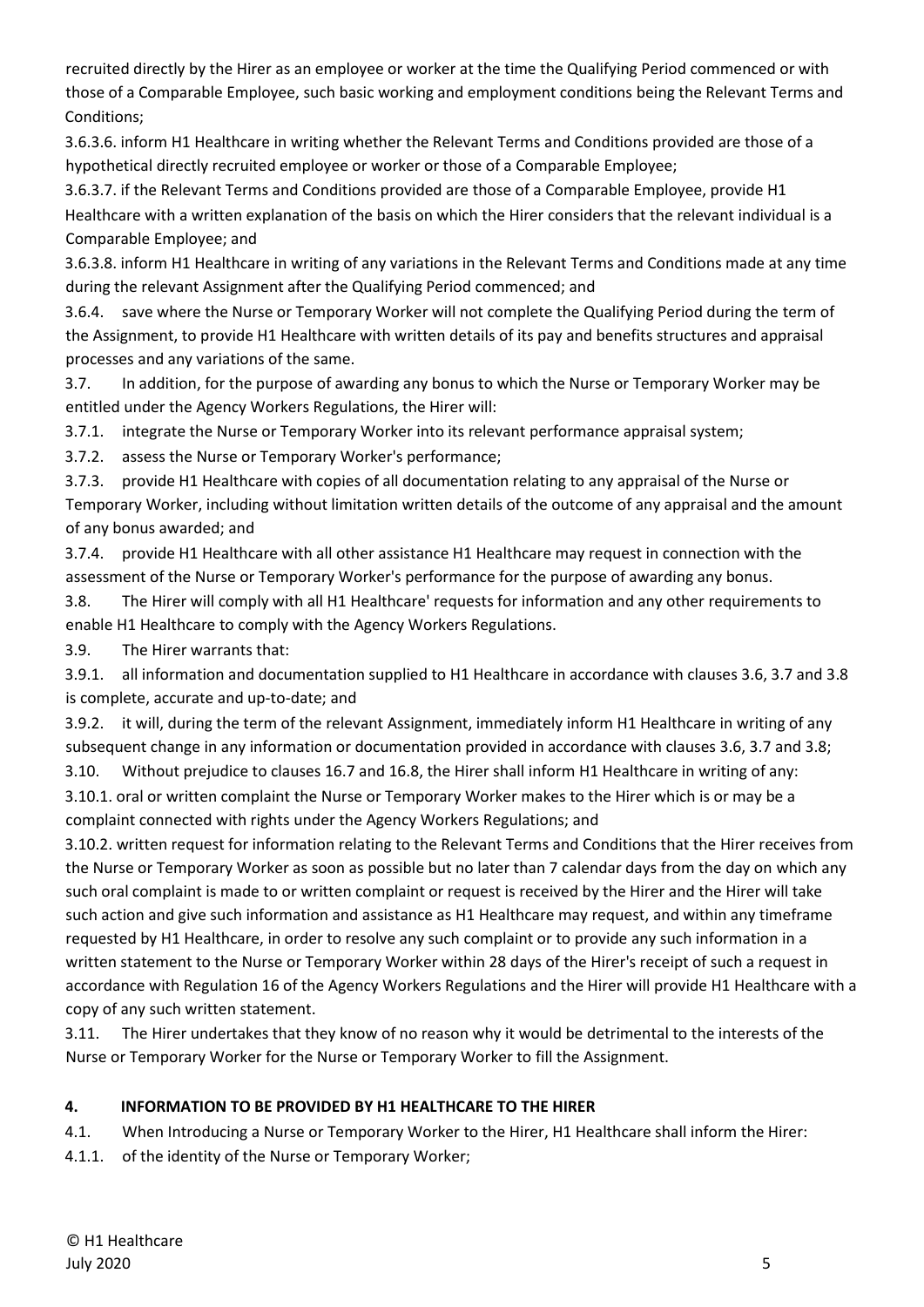4.1.2. that the Nurse or Temporary Worker has the necessary or required experience, training, qualifications and any authorisation required by law or a professional body to work in the Assignment; 4.1.3. that the Nurse or Temporary Worker is willing to work in the Assignment; and

4.1.4. the Charges.

4.2. Where such information is not given in paper form or by electronic means, it shall be confirmed by such means by the end of the third business day (excluding Saturday, Sunday and any Public or Bank Holiday) following, save where the Nurse or Temporary Worker is Introduced for an Assignment in the same position as one in which the Nurse or Temporary Worker had previously been supplied within the previous 5 business days and such information has already been given to the Hirer, unless the Hirer requests that the information be resubmitted.

## **5. TIMESHEETS**

5.1. At the end of each week of an Assignment (or at the end of the Assignment where it is for a period of 1 week or less) the Hirer shall sign H1 Healthcare' timesheet verifying the number of hours worked by the Nurse or Temporary Worker during that week.

5.2. Signature of the timesheet by the Hirer is confirmation of the number of hours worked. If the Hirer is unable to sign a timesheet produced for authentication by the Nurse or Temporary Worker because the Hirer disputes the hours claimed, the Hirer shall inform H1 Healthcare as soon as is reasonably practicable and shall cooperate fully and in a timely fashion with H1 Healthcare to enable H1 Healthcare to establish what hours, if any, were worked by the Nurse or Temporary Worker. Failure to sign the timesheet does not absolve the Hirer of its obligation to pay the Charges in respect of the hours worked.

5.3. The Hirer shall not be entitled to decline to sign a timesheet on the basis that it is dissatisfied with the work performed by the Nurse or Temporary Worker. In the event that the Hirer is dissatisfied with the Nurse or Temporary Worker the provisions of clause 12.1 below shall apply.

# **6. CHARGES**

6.1. The Hirer agrees to pay the Charges as notified to and agreed with the Hirer. The Charges are calculated according to the number of hours worked by the Nurse or Temporary Worker (to the nearest quarter hour) and comprise the following:

6.1.1. the Nurse or Temporary Worker's hourly rate of pay;

6.1.2. an amount equal to any paid holiday leave to which the Nurse or Temporary Worker is entitled under the Working Time Regulations and, where applicable, the Agency Workers Regulations and which is accrued during the course of an Assignment;

6.1.3. any other amounts to which the Nurse or Temporary Worker is entitled under the Agency Workers Regulations, where applicable;

6.1.4. employer's National Insurance contributions;

6.1.5. any travel, hotel or other expenses as may have been agreed with the Hirer or, if there is no such agreement, such expenses as are reasonable; and

6.1.6. H1 Healthcare' commission, which is calculated as a percentage of the Nurse or Temporary Worker's hourly rate.

6.2. H1 Healthcare reserves the right to vary the Charges agreed with the Hirer, by giving written notice to the Hirer:

6.2.1. in order to comply with any additional liability imposed by statute or other legal requirement or entitlement, including but not limited to the Agency Workers Regulations; and/or

6.2.2. if there is any variation in the Relevant Terms and Conditions.

6.3. The Charges are invoiced to the Hirer on a weekly basis and are payable within 14 days.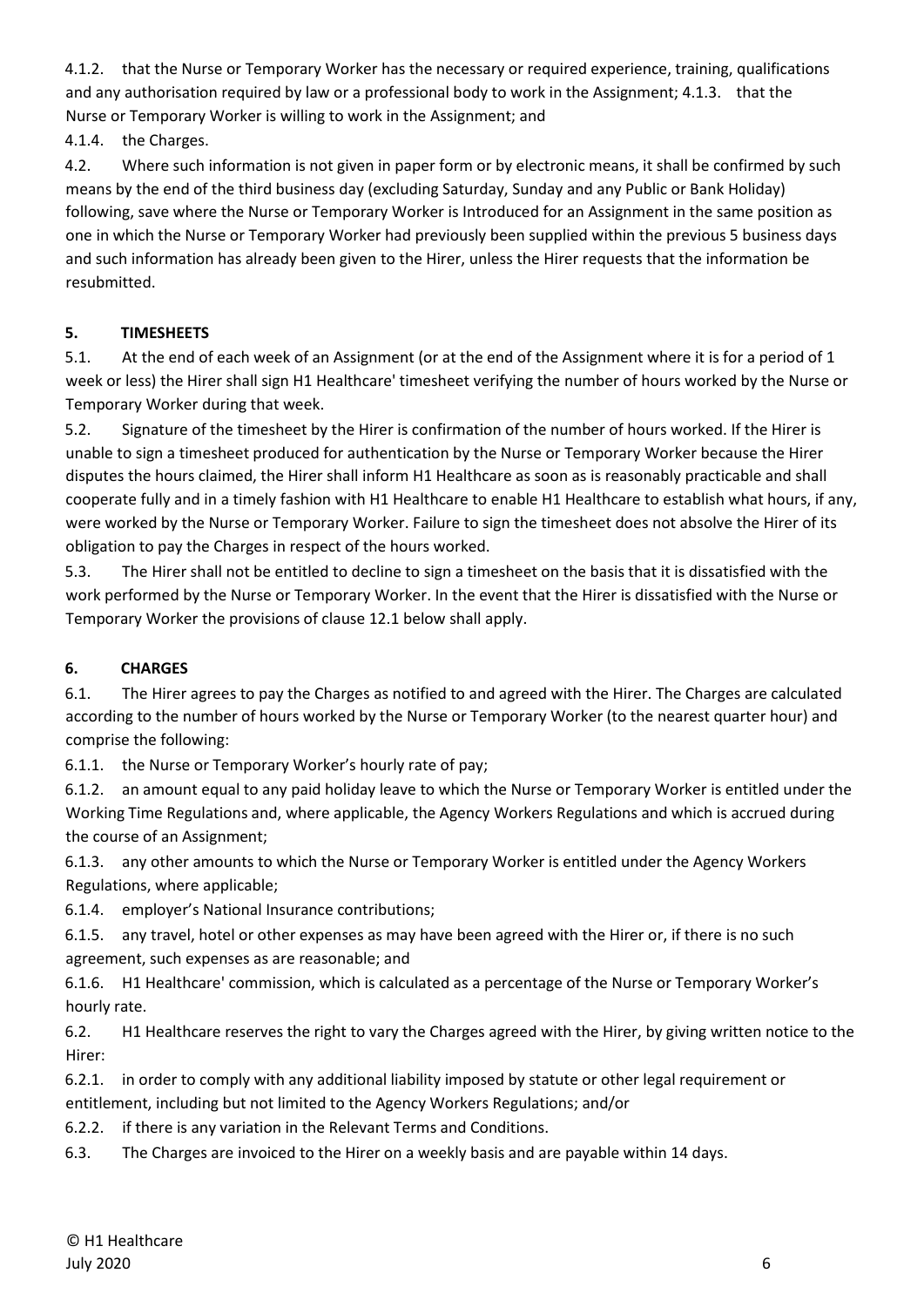6.4. H1 Healthcare reserves the right to charge in full for any agreed Assignment in accordance with the Charges agreed if the Hirer gives less than 2 hours' notice of its cancellation of that Assignment and 50% of the Charges agreed if the Hirer gives between 4 and 2 hours' notice of its cancellation.

6.5. VAT is payable at the applicable rate on the entirety of the Charges and all sums payable under clause 6.4, save where a relevant concession applies as notified by H1 Healthcare.

6.6. H1 Healthcare reserves the right to charge interest under the Late Payment of Commercial Debts (Interest) Act 1998 on invoiced amounts unpaid by the due date at the rate of 8% per annum above the base rate from time to time of the Bank of England from the due date until the date of payment.

6.7. No refunds are payable in respect of the Charges of H1 Healthcare.

6.8 H1 Healthcare is not liable under any circumstances for the failure of the Hirer to provide any necessary purchase order information they may require, and the Hirer accordingly acknowledges that all fees are due and payable according to H1 Healthcare's terms and conditions in the instances where a valid purchase order has failed to be provided by the Hirer's staff.

6.8. The Hirer's obligations under this clause 6 shall be performed without any right of the Hirer to invoke setoff, deductions, withholdings or other similar rights.

## **7. PAYMENT OF THE AGENCY WORKER**

H1 Healthcare assumes responsibility for paying the Nurse or Temporary Worker and where appropriate, for the deduction and payment of National Insurance Contributions and PAYE Income Tax applicable to the Nurse or Temporary Worker pursuant to sections 44-47 of the Income Tax (Earnings and Pensions) Act 2003.

## **8. TRANSFER FEES**

8.1. The Hirer shall be liable to pay a Transfer Fee if the Hirer Engages a Nurse or Temporary Worker that is introduced by H1 Healthcare other than via H1 Healthcare or introduces the Nurse or Temporary Worker to a third party and such introduction results in an Engagement of the Nurse or Temporary Worker by the third party, other than via H1 Healthcare and:

8.1.1. Where the Nurse or Temporary Worker has been supplied by H1 Healthcare, such Engagement takes place during the Assignment or within the Relevant Period; or

8.1.2. Where the Nurse or Temporary Worker has not been supplied, such Engagement takes place within 6 months from the date of the Introduction to the Hirer.

8.2 The Transfer Fee referred to shall to be £5,000 for a Nurse and £3,000 for a Temporary Worker.

8.2.1 Alternatively, the Transfer Fee can be waived if, following the date of notification to H1 of the intention to offer a permanent role to the Nurse or Temporary Worker; the client continues to engage the agency worker for a further 45 shifts. The 45 shifts will be chargeable at the previously agreed standard rate.

8.3. If the Hirer wishes to Engage the Nurse or Temporary Worker other than via H1 Healthcare without liability to pay a Transfer Fee, the Hirer may, on giving one month's written notice to H1 Healthcare, engage the Nurse or Temporary Worker for the Period of Extended Hire of 45 shifts.

8.4. During such Period of Extended Hire H1 Healthcare shall supply the Nurse or Temporary Worker on the same terms on which s/he has or would have been supplied during the Assignment and in any case on terms no less favourable than those terms which applied immediately before H1 Healthcare received the notice in clause 8.3; and the Hirer shall continue to pay the Charges set out in clause 6. If H1 Healthcare is unable to supply the Nurse or Temporary Worker for any reason outside its control for the whole or any part of the Period of Extended Hire; or the Hirer does not wish to hire the Nurse or Temporary Worker on the same terms as the Assignment; but the Nurse or Temporary Worker is Engaged by the Hirer, the Hirer shall pay the Transfer Fee, reduced pro rata to reflect any Charges paid by the Hirer during any part of the Period of Extended Hire worked by the Nurse or Temporary Worker before being Engaged by the Hirer. If the Hirer fails to give notice of its intention to Engage the Nurse or Temporary Worker other than via H1 Healthcare before such Engagement commences, the parties agree that the Transfer Fee shall be doubled.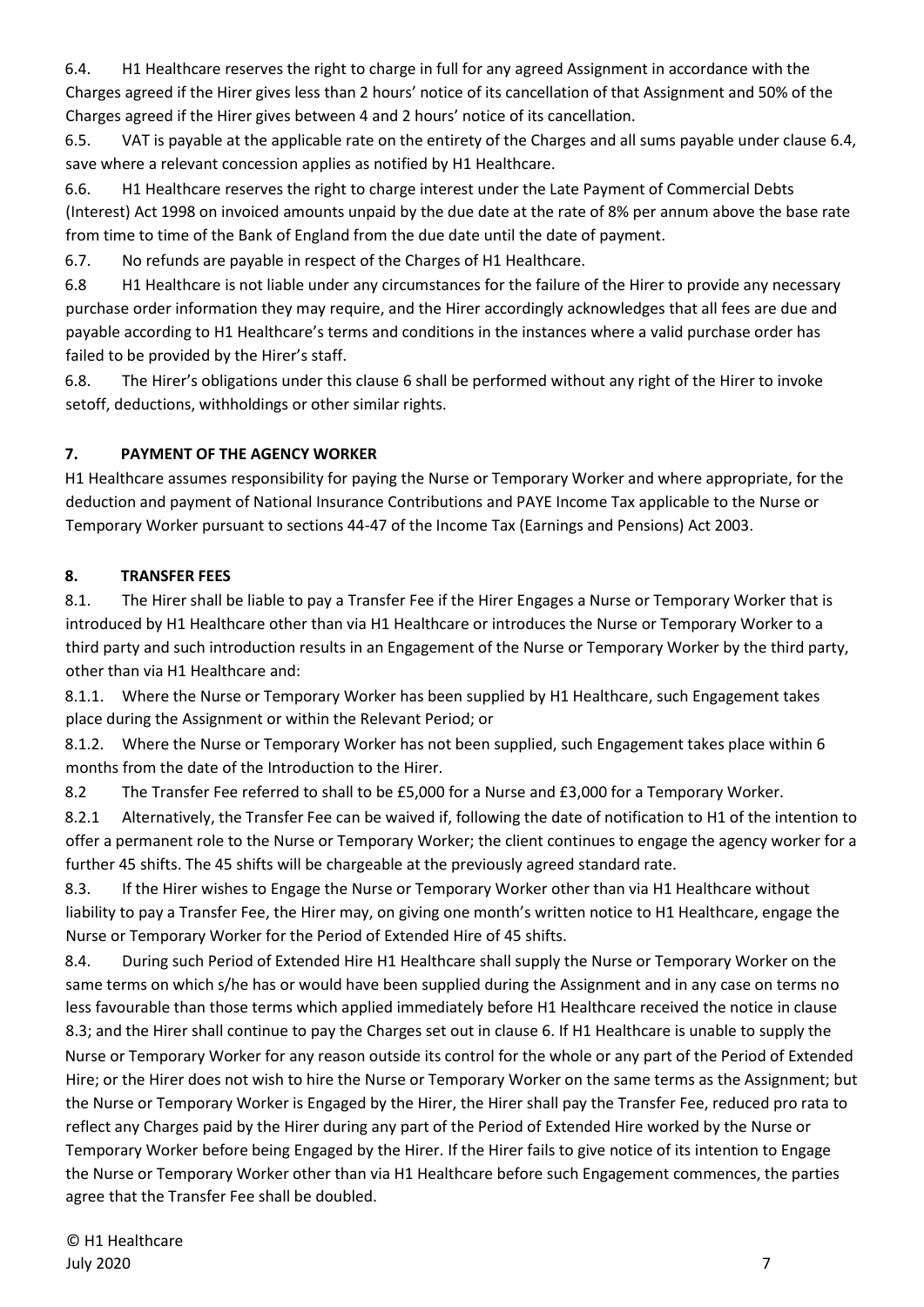8.5. Where, prior to the commencement of the Hirer's Engagement other than via H1 Healthcare, H1 Healthcare and the Hirer agree that such Engagement will be on the basis of a fixed term of less than 12 months; H1 Healthcare may, in its absolute discretion; reduce the Transfer Fee as calculated in accordance with clause 8.2, pro-rata. Such reduction is subject to the Hirer Engaging the Nurse or Temporary Worker for the agreed fixed term. Should the Hirer extend the Nurse or Temporary Worker's Engagement or re-Engage the Nurse or Temporary Worker within 12 months from the commencement of the initial Engagement, H1 Healthcare reserves the right to recover the balance of the Transfer Fee.

8.6. No refund of the Transfer Fee will be paid in the event that the Engagement of the Nurse or Temporary Worker, other than via H1 Healthcare, by the Hirer or by a third party to which the Hirer introduces the Nurse or Temporary Worker; terminates or terminates before the end of the fixed term referred to in clause 8.5.

8.7. VAT is payable on any Transfer Fee due.

## **9. SUITABILITY CHECKS AND INFORMATION TO BE PROVIDED IN SPECIAL SITUATIONS**

9.1. Where:

9.1.1. the Nurse or Temporary Worker is required by law, or any professional body, to have any qualifications or authorisations to work on the Assignment or where the Assignment involves working with, caring for or attending one or more Vulnerable Persons; H1 Healthcare will take all reasonably practicable steps to obtain and offer to provide to the Hirer, copies of any relevant qualifications or authorisations of the Nurse or Temporary Worker; and

9.1.2. the Assignment involves working with, caring for or attending one or more Vulnerable Persons; H1 Healthcare will in addition, take all reasonably practicable steps to obtain and offer to provide copies to the Hirer of two references from persons who are not relatives of the Nurse or Temporary Worker and who have agreed that the references they provide may be disclosed to the Hirer; and H1 Healthcare will take such other reasonably practicable steps as are required to confirm that the Nurse or Temporary Worker is suitable for the Assignment. If H1 Healthcare has taken all reasonably practicable steps to obtain the information above and has been unable to do so fully; it shall inform the Hirer of the steps it has taken to obtain this information in any event. 9.2. The Hirer shall advise H1 Healthcare at the time of instructing H1 Healthcare to supply a Nurse or Temporary Worker whether during the course of the Assignment, the Nurse or Temporary Worker will be required to work with, care for or attend one or more Vulnerable Persons or engage in activity or otherwise be working in a position covered by the Safeguarding Vulnerable Groups Act 2006 or the Protecting Vulnerable Groups (Scotland) Act 2007 as applicable.

9.3. The Hirer shall assist H1 Healthcare by providing any information required to allow H1 Healthcare to comply with its statutory obligations under the Safeguarding Vulnerable Groups Act 2006 or the Protecting Vulnerable Groups (Scotland) Act 2007 as applicable and to allow H1 Healthcare to select a suitable Nurse or Temporary Worker for the Assignment.

9.4. In particular in the event that the Hirer removes a Nurse or Temporary Worker from an Assignment in circumstances which would require H1 Healthcare to provide information to the Independent Safeguarding Authority (or the equivalent authority) under the Safeguarding Vulnerable Groups Act 2006 or the Protecting Vulnerable Groups (Scotland) Act 2007, the Hirer will provide sufficient information to H1 Healthcare to allow it to discharge its statutory obligations.

## **10. COVID-19 TESTING**

10.1 H1 Healthcare requires all temporary workers to undertake weekly COVID-19 testing using either the UK Government testing system or a client testing procedure and to send the results to Compliance immediately upon receipt. If any temporary worker displays symptoms of Covid-19, H1 Healthcare will not allow them to continue to work until a test can be carried out and the outcome is known. If the test is negative, the Nurse or Temporary Worker will be allowed to return to work; if the test is positive, the Nurse or Temporary Worker will self-isolate for a minimum of 14 days and will not return to work, until a subsequent positive test is confirmed. Any recent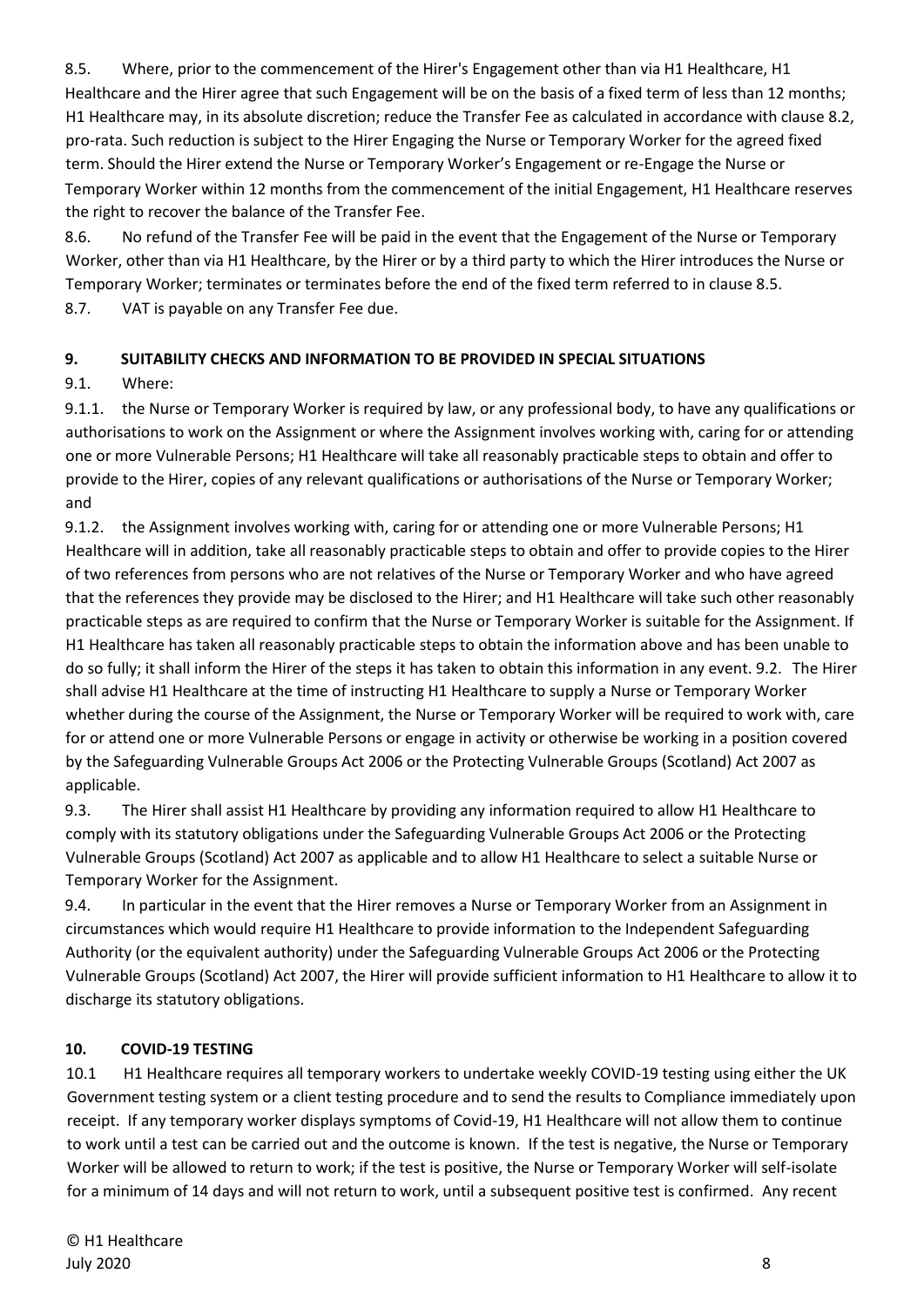close contacts and or clients of the positive testing Nurse or Temporary Worker will be advised of the matter as soon as possible.

## **11. POLICIES AND PROCEDURES**

11.1. The Nurse or Temporary Worker is precluded from helping any patient s/he assists when working on an Assignment in relation to making a will or codicil or from benefiting under the terms of any will or codicil made by any patient.

11.2. The Hirer will co-operate with H1 Healthcare in relation to any assessment of the risks at the premises where the Assignment is to be carried out and will provide all relevant information upon request to H1 Healthcare.

11.3. The Nurse or Temporary Worker with Medication Training will be subject to H1 Healthcare' policies regarding administering and/or assisting with medication. The policy will also define the limits of the Nurse or Temporary Worker's assistance and the tasks which may not be undertaken without specialist training. The Hirer shall not request the Nurse or Temporary Worker to act in any way which is a breach of the said policies.

11.4. Where the Nurse or Temporary Worker is supplied to a patient's home, any third party owned equipment in the home shall not be used by the Nurse or Temporary Worker, unless the equipment is in a safe condition and the necessary checks have been undertaken by the provider of the equipment.

# **12. STATEMENT OF PURPOSE AND COMPLAINTS PROCEDURE**

12.1. H1 Healthcare' statement of purpose is available on request from H1 Healthcare.

12.2. Where the Hirer has any cause for concern or wishes to make any complaint about the services provided during the Assignment, the Hirer shall submit such complaints to H1 Healthcare and such complaints shall be dealt with in accordance with H1 Healthcare' complaints procedure. A copy of H1 Healthcare' complaints procedure will be supplied to the Hirer and to anyone who requests a copy of the procedure on behalf of the Hirer.

## **13. UNSUITABILITY OF THE AGENCY WORKER**

13.1. The Hirer undertakes to supervise the Nurse or Temporary Worker sufficiently to ensure the Hirer's satisfaction with the Nurse or Temporary Worker's standards of work. If the Hirer reasonably considers that the services of the Nurse or Temporary Worker are unsatisfactory, the Hirer may terminate the Assignment either by instructing the Nurse or Temporary Worker to leave the Assignment immediately, or by directing H1 Healthcare to remove the Nurse or Temporary Worker. H1 Healthcare may, in its absolute discretion, in such circumstances, reduce or cancel the Charges for the time worked by that Nurse or Temporary Worker, provided that the Hirer has notified H1 Healthcare immediately that they have asked the Nurse or Temporary Worker to leave the Assignment or the Assignment terminates:

13.1.1. within 4 hours of the Nurse or Temporary Worker commencing the Assignment where the Assignment is for more than 7 hours; or

13.1.2. within 2 hours for Assignments of 7 hours or less; and provided that notification of the unsuitability of the Nurse or Temporary Worker is confirmed in writing to H1 Healthcare within 48 hours of the termination of the Assignment.

13.2. H1 Healthcare shall notify the Hirer immediately if it receives or otherwise obtains information which gives H1 Healthcare reasonable grounds to believe that any Nurse or Temporary Worker supplied to the Hirer is unsuitable for the Assignment and shall be entitled to terminate the Assignment forthwith without prior notice and without liability. Notwithstanding, the Hirer shall remain liable for all Charges incurred prior to the termination of the Assignment.

© H1 Healthcare 13.3. The Hirer shall notify H1 Healthcare immediately and without delay and in any event within two hours if the Nurse or Temporary Worker fails to attend work or has notified the Hirer that they are unable to attend work for any reason.

July 2020 9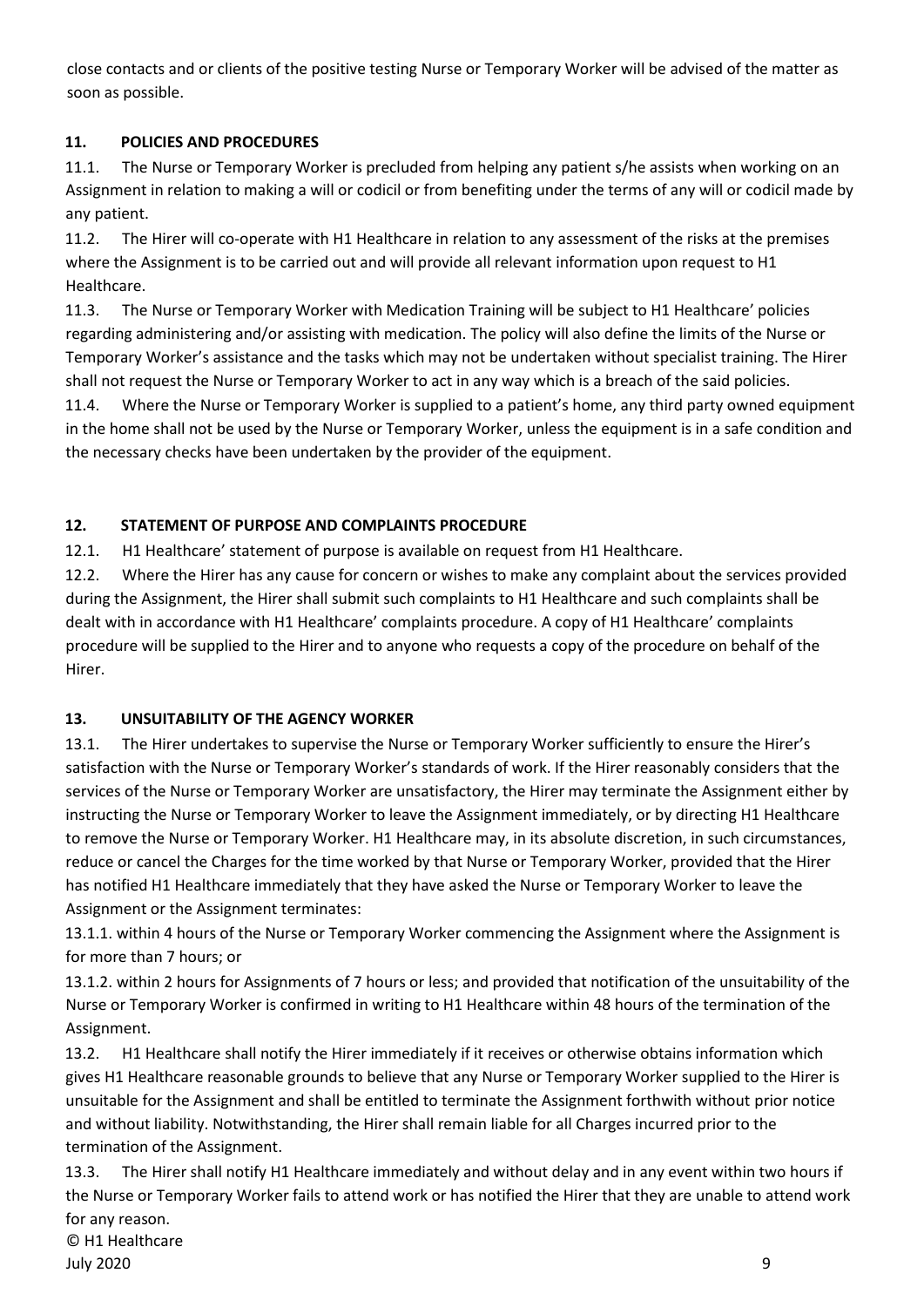#### **14. TERMINATION OF THE ASSIGNMENT**

Any of the Hirer, H1 Healthcare or the Nurse or Temporary Worker may terminate an Assignment at any time without prior notice and without liability (except in the case of termination by the Hirer, who shall be liable for any Charges due under clause 6 above).

#### **15. CONFIDENTIALITY AND DATA PROTECTION**

15.1. All information relating to a Nurse or Temporary Worker is confidential and subject to the Data Protection Laws and is provided solely for the purpose of providing work-finding services to the Hirer. Such information must not be used for any other purpose or divulged to any third party and the Hirer undertakes to abide by the provisions of the Data Protection Laws in receiving and processing the data at all times.

15.2. H1 Healthcare undertakes to keep confidential all Relevant Terms and Conditions that the Hirer discloses to H1 Healthcare and not to use such information except for the purposes of compliance with the Agency Workers Regulations (including, for the avoidance of doubt and without limitation, when dealing with any request for information or complaint made by any Nurse or Temporary Worker or any AWR Claim).

15.3. Information relating to H1 Healthcare's business which is capable of being confidential must be kept confidential and not divulged to any third party, except information which is already in the public domain.

#### **16. INTELLECTUAL PROPERTY RIGHTS**

All copyright, trademarks, patents and other intellectual property rights deriving from the Assignment shall belong to the Hirer. Accordingly, H1 Healthcare shall use its reasonable endeavours to ensure that the Nurse or Temporary Worker shall execute all such documents and do all such acts in order to give effect to the Hirer's rights pursuant to this clause.

#### **17. LIABILITY**

17.1. Whilst reasonable efforts are made by H1 Healthcare to give satisfaction to the Hirer by ensuring reasonable standards of skill, integrity and reliability from the Nurse or Temporary Worker and to provide the same in accordance with the Assignment details as provided by the Hirer; no liability is accepted by H1 Healthcare for any loss, expense, damage or delay arising from any failure to provide any Nurse or Temporary Worker for all or part of the Assignment or from the negligence, dishonesty, misconduct or lack of skill of the Nurse or Temporary Worker or if the Nurse or Temporary Worker terminates the Assignment for any reason. For the avoidance of doubt, H1 Healthcare does not exclude liability for death or personal injury arising from its own negligence or for any other loss which it is not permitted to exclude under law.

17.2. Nurse or Temporary Workers supplied by H1 Healthcare pursuant to these Terms are engaged under contracts for services. They are not the employees of H1 Healthcare but are deemed to be under the supervision and direction of the Hirer from the time they report to take up duties and for the duration of the Assignment. The Hirer agrees to be responsible for all acts, errors or omissions of the Nurse or Temporary Worker, whether wilful, negligent or otherwise as though the Nurse or Temporary Worker was on the payroll of the Hirer.

17.3. The Hirer shall advise H1 Healthcare of any special health and safety matters about which H1 Healthcare is required to inform the Nurse or Temporary Worker and about any requirements imposed by law or by any professional body, which must be satisfied if the Nurse or Temporary Worker is to fill the Assignment.

17.4. The Hirer will also comply in all respects with all statutory provisions that are in force from time to time including, for the avoidance of doubt, but not limited to the Working Time Regulations, Health and Safety At Work etc. Act 1974, the Management of Health and Safety at Work Regulations 1999, by-laws, codes of practice and legal requirements to which the Hirer is ordinarily subject in respect of the Hirer's own staff (excluding the matters specifically mentioned in clause 7 above), including in particular the provision of adequate Employer's and Public Liability Insurance cover for the Nurse or Temporary Worker during all Assignments.

© H1 Healthcare July 2020 10 17.5. The Hirer undertakes not to request the supply of a Nurse or Temporary Worker to perform the duties normally performed by a worker who is taking part in official industrial action or duties normally performed by a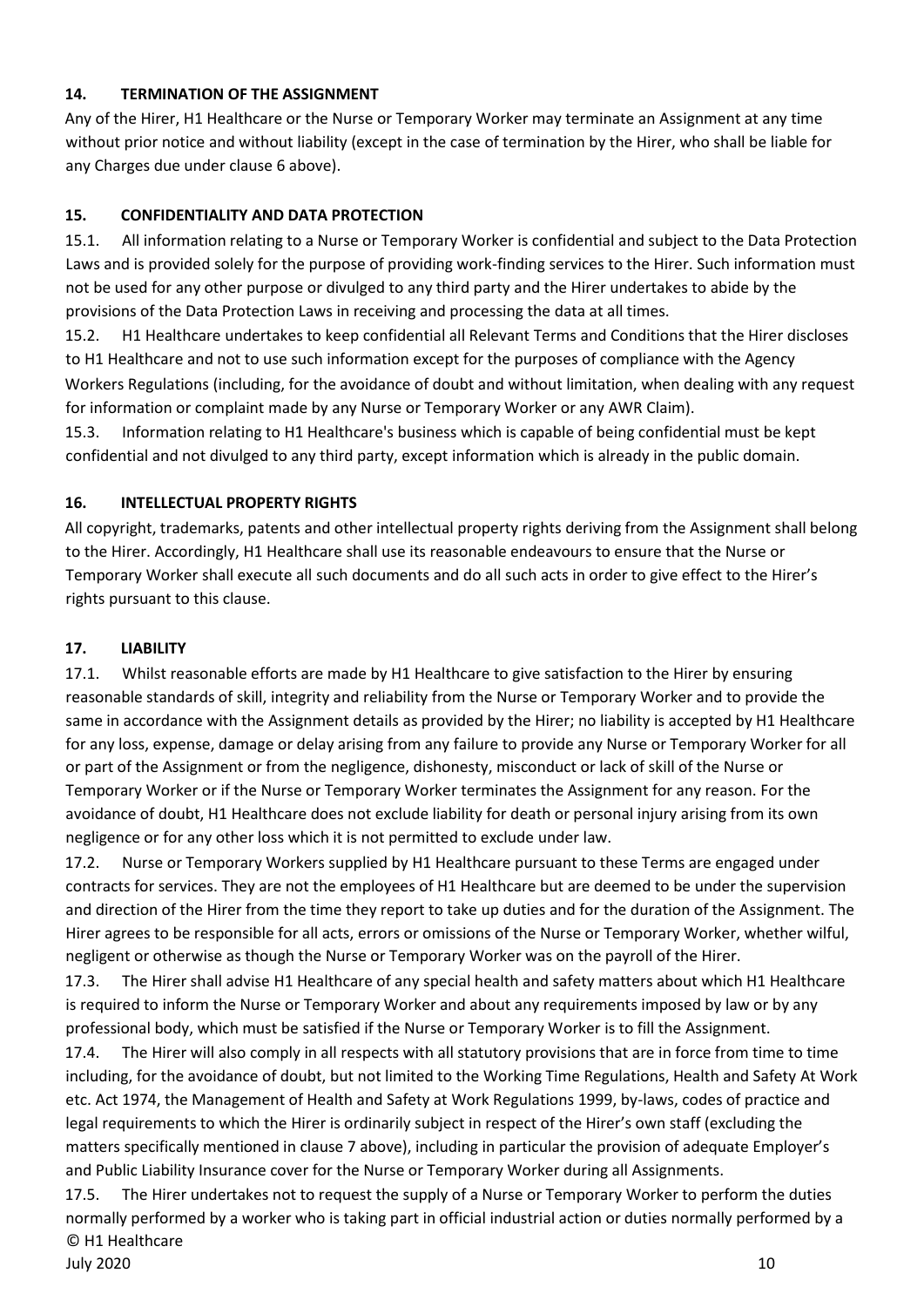worker who has been transferred by the Hirer to perform the duties of a person on strike or taking official industrial action.

17.6. The Hirer shall indemnify and keep indemnified H1 Healthcare against any Losses incurred by H1 Healthcare arising out of any Assignment or arising out of any non-compliance with, and/or as a result of any breach of, these Terms by the Hirer.

17.7. The Hirer shall inform H1 Healthcare in writing of any AWR Claim which comes to the notice of the Hirer as soon possible but no later than 7 calendar days from the day on which any such AWR Claim comes to the notice of the Hirer.

17.8. If the Nurse or Temporary Worker brings, or threatens to bring, any AWR Claim, the Hirer undertakes to take such action and give such information and assistance as H1 Healthcare may request, and within any timeframe requested by H1 Healthcare and at the Hirer's own cost, to avoid, dispute, resist, mitigate, compromise or defend any such AWR Claim and to appeal against any judgment given in respect thereof.

## **18. NOTICES**

All notices which are required to be given in accordance with these Terms shall be in writing and may be delivered personally or by first class prepaid post to the registered office of the party upon whom the notice is to be served or any other address that the party has notified the other party in writing, by email or facsimile transmission. Any such notice shall be deemed to have been served: if by hand when delivered, if by first class post 48 hours following posting and if by email or facsimile transmission, when that email or facsimile is sent.

## **19. SEVERABILITY**

If any of the provisions of these Terms shall be determined by any competent authority to be unenforceable to any extent, such provision shall, to that extent, be severed from the remaining Terms, which shall continue to be valid to the fullest extent permitted by applicable laws.

## **20. GOVERNING LAW AND JURISDICTION**

These Terms are governed by the law of Scotland and are subject to the exclusive jurisdiction of the Courts of Scotland.

*Signed for and on behalf of the Hirer* 

Print name here

Name of Organisation

**I confirm I am authorised to sign these Terms for and on behalf of the Hirer.**